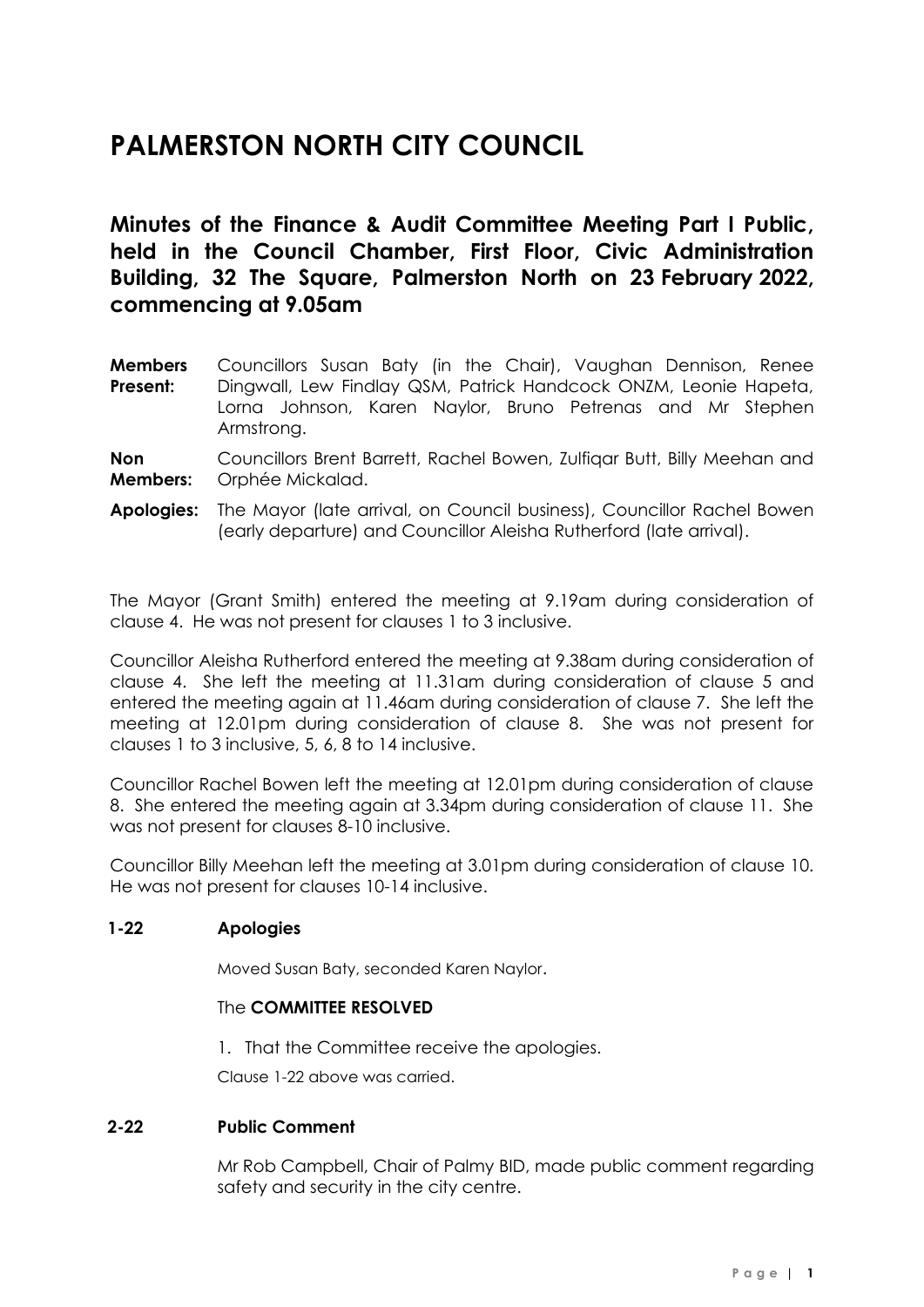

There has been a surge in recent times of youth crime in Te Marae o Hine, and due to the age of the offenders legal solutions are not easy to implement. City Ambassadors have been at the forefront of this issue over the summer and seem to have made an impact by influencing behaviour, observing and reporting activity to the Police when warranted, and engaging and connecting with youth, potentially opening the door to social service agencies and others to identify long term solutions to what are often complex problems.

The programme ends in just a few days as traditionally Ambassadors have been engaged for the summer months only. Youth problems don't end when the summer ends, and BID would like to offer Council its assistance in finding a practical, permanent solution to safety and security in our city centre, so that people are able to safely enjoy the city centre all year round.

Moved Susan Baty, seconded Zulfiqar Butt.

# The **COMMITTEE RESOLVED**

1. That the public comment be received for information.

Clause 2-22 above was carried.

# **3-22 Confirmation of Minutes**

Moved Susan Baty, seconded Karen Naylor.

# The **COMMITTEE RESOLVED**

1. That the minutes of the Finance & Audit Committee meeting of 15 December 2021 Part I Public be confirmed as a true and correct record.

Clause 3-22 above was carried.

# **4-22 Quarterly Performance and Financial Report - Quarter Ending 31 December 2021**

Report, presented by Cameron McKay, Acting Chief Financial Officer.

During discussion Elected Members noted the need for support in the city events sector. They requested a report to quantify the likely underspend across PN City Council 2021/2022 events and eventsrelated budgets, in order to address this need by a possible reallocation within existing budgets.

After discussion, Elected Members requested that information relating to variations to operational budgets be clearly identified in future quarterly reports.

The Mayor (Grant Smith) entered the meeting at 9.19am.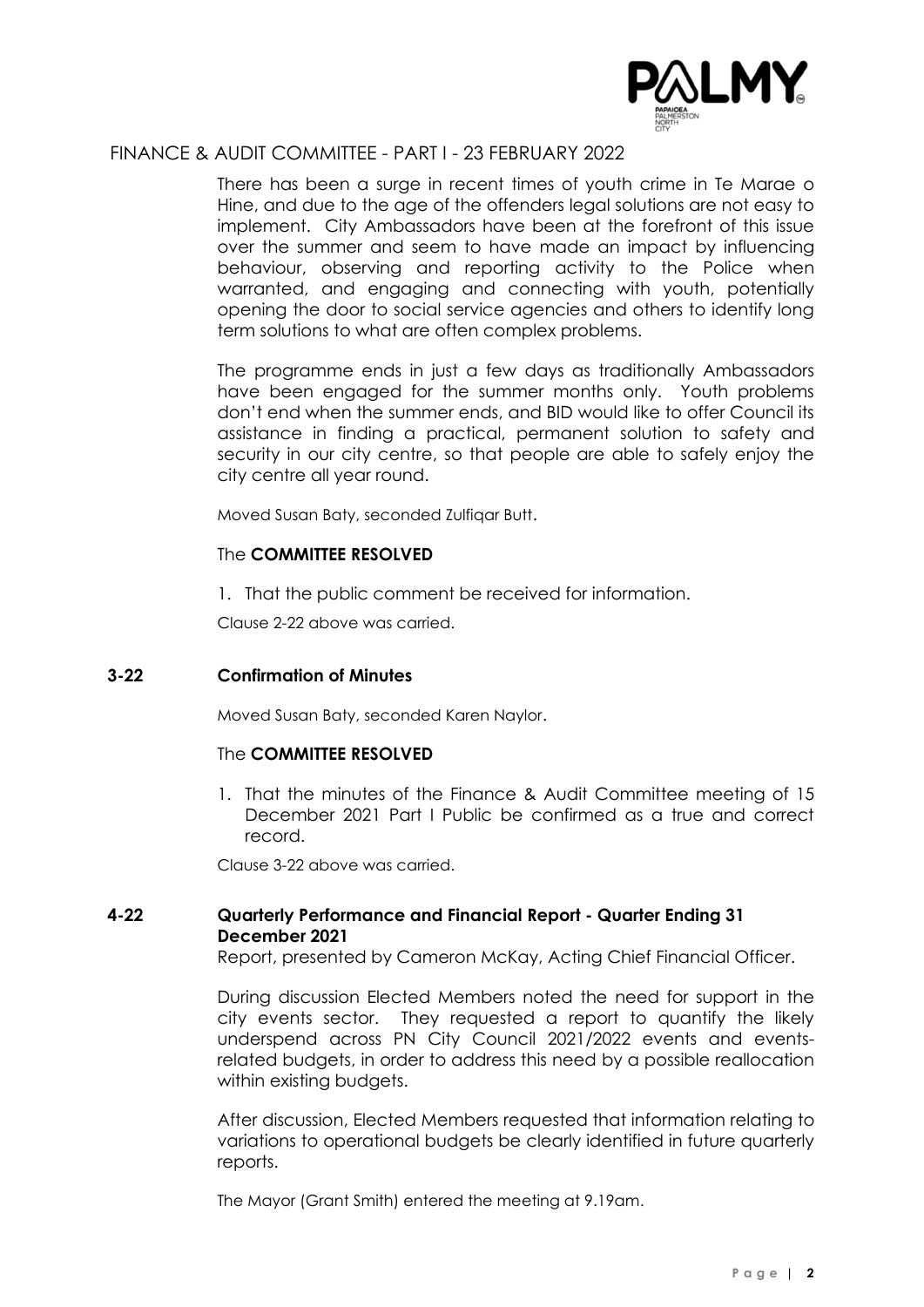

Councillor Aleisha Rutherford entered the meeting at 9.38am.

The meeting adjourned at 10.40am. The meeting resumed at 10.55am.

Moved Susan Baty, seconded Brent Barrett.

# The **COMMITTEE RECOMMENDS**

- 1. That the Committee receive the memorandum titled 'Quarterly Performance and Financial Report – Quarter Ending 31 December 2021' presented to the Finance & Audit Committee on 23 February 2022.
- 2. That Council note and approve that the capital expenditure and associated revenue values in the 2021/22 Long Term Plan Budget relating to Three Water Reform funding will be changed as per the details in Appendix 4 of this report.

Clause 4-22 and 4.2-22 above were carried.

Moved Rachel Bowen, seconded Lorna Johnson.

3. That the Chief Executive quantify the likely underspend across PN City Council 2021/2022 events and events-related budgets and bring forward a report on options to reallocate funds to provide relief and support to the city's events sector.

Clause 4-22 above was carried.

Moved Karen Naylor, seconded Susan Baty.

- 4. That a report is presented to the March Finance & Audit Committee meeting outlining 'expected / forecast variations' to operational budgets.
- 5. That ongoing reporting on variations to operational budgets is included in future quarterly reports, as outlined in clause 210 of the Delegations Manual.

Clause 4-22 and 4.5-22 above were carried 14 votes to 3, the voting being as follows:

#### **For:**

The Mayor (Grant Smith) and Councillors Susan Baty, Brent Barrett, Rachel Bowen, Zulfiqar Butt, Vaughan Dennison, Renee Dingwall, Lew Findlay QSM, Patrick Handcock ONZM, Karen Naylor, Billy Meehan, Orphée Mickalad, Bruno Petrenas and Mr Stephen Armstrong.

#### **Against:**

Councillors Leonie Hapeta, Lorna Johnson and Aleisha Rutherford.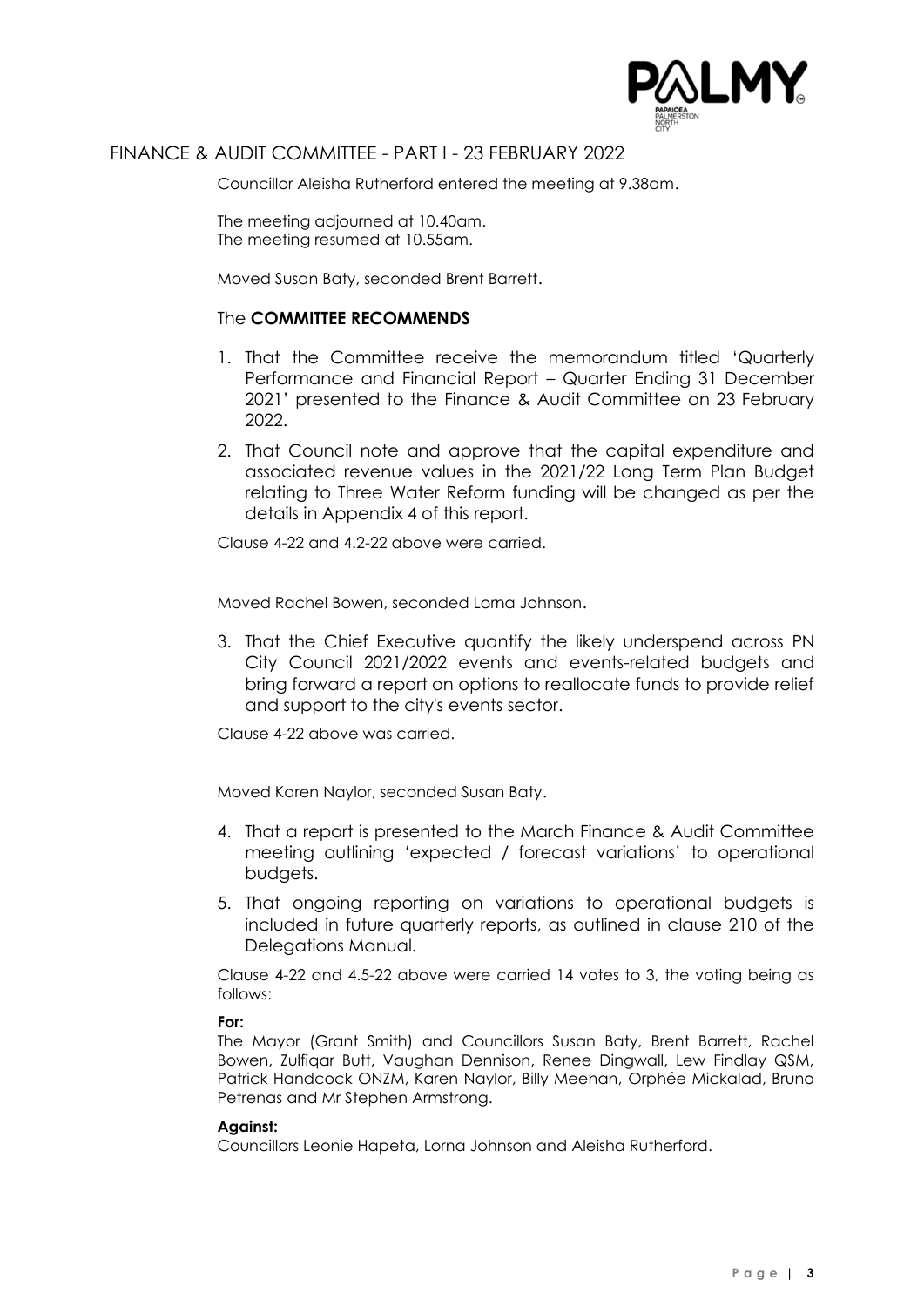

Moved Karen Naylor, seconded Susan Baty.

#### **Note:**

On a motion "That any operational programme greater than \$100K that is forecast to exceed 30% over the approved operational budget, is paused, until such time as Council approves the additional budget for FY 2021/22", the motion was lost 6 votes to 10, with 1 abstention, the voting being as follows:

#### **For:**

Councillors Brent Barrett, Rachel Bowen, Zulfiqar Butt, Karen Naylor, Billy Meehan and Bruno Petrenas.

#### **Against:**

The Mayor (Grant Smith) and Councillors Susan Baty, Vaughan Dennison, Renee Dingwall, Lew Findlay QSM, Patrick Handcock ONZM, Leonie Hapeta, Lorna Johnson, Orphée Mickalad and Aleisha Rutherford.

#### **Abstained:**

Councillor Stephen Armstrong.

#### **5-22 Treasury Report - 6 months ending 31 December 2021**

Memorandum, presented by Steve Paterson, Strategy Manager - Finance.

Councillor Aleisha Rutherford left the meeting at 11.31am.

Moved Susan Baty, seconded Karen Naylor.

#### The **COMMITTEE RESOLVED**

1. That the Committee note the performance of Council's treasury activity for the 6 months ending 31 December 2021.

Clause 5-22 above was carried.

**6-22 Awapuni Park - Proposal to grant a lease on reserve land to Awapuni Park Community and Recreation Centre Incorporated** Report, presented by Bryce Hosking, Group Manager - Property and Kathy Dever-Tod, Group Manager - Parks and Reserves.

Moved Susan Baty, seconded Brent Barrett.

## The **COMMITTEE RECOMMENDS**

- 1. That Council approves notifying the public of the proposal to grant a lease at Awapuni Park, 22 Newbury Street, Palmerston North to Awapuni Park Community and Recreation Centre Incorporated, in accordance with Section 54 of the Reserves Act 1977.
- 2. That the Council notes the land area affected by the lease to Awapuni Park Community and Recreation Centre Incorporated is described as part of Lot 97 DP20548. The lease area is shown in Figure One of this report.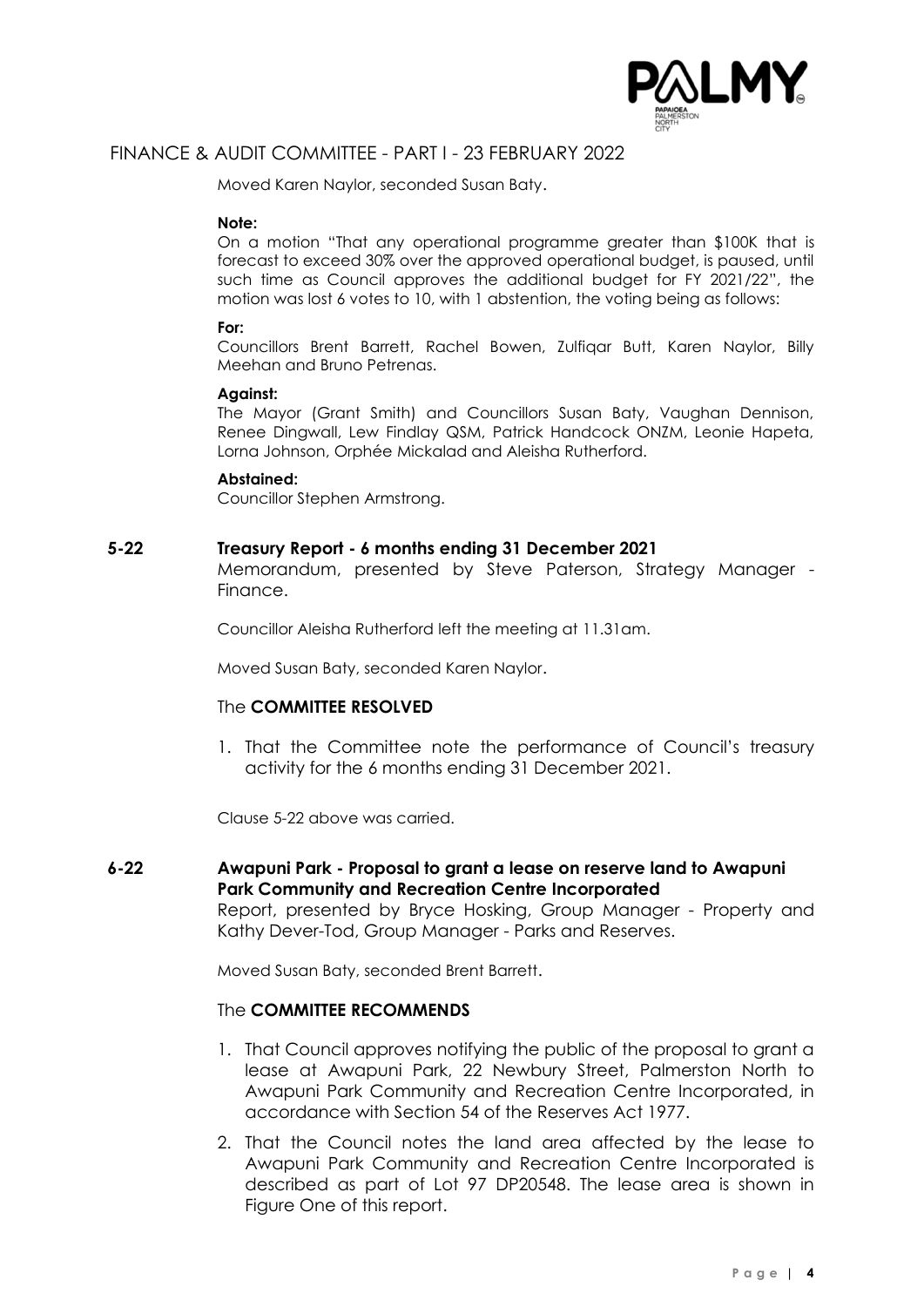

Clause 6-22 above was carried.

**7-22 Bunnythorpe Recreation Ground - Proposal to grant a lease on reserve land to Bunnythorpe Community Centre Association Incorporated** Report, presented by Bryce Hosking, Group Manager - Property and Kathy Dever-Tod, Group Manager - Parks and Reserves.

Councillor Aleisha Rutherford entered the meeting again at 11.46am.

Moved Susan Baty, seconded Patrick Handcock ONZM.

# The **COMMITTEE RECOMMENDS**

- 1. That the Council approves notifying the public of the proposal to grant a lease at Bunnythorpe Recreation Ground, Raymond Street, Palmerston North to Bunnythorpe Community Centre Association Incorporated, in accordance with Section 54 of the Reserves Act 1977.
- 2. That the Council notes the land area affected by the lease for Bunnythorpe Community Centre Association Incorporated is described as part of Lot 82 DP217. The lease area is shown in Figure One of this report.

Clause 7-22 above was carried.

#### **8-22 Huia Street Reserve - Manawatū Lawn Tennis Club Lease Proposal**

Report, presented by Bryce Hosking, Group Manager - Property and Kathy Dever-Tod, Group Manager - Parks and Reserves.

The meeting adjourned at 12.01pm. The meeting resumed at 2.36pm.

Councillors Rachel Bowen and Aleisha Rutherford were not present when the meeting resumed.

Moved Grant Smith, seconded Patrick Handcock ONZM.

# The **COMMITTEE RECOMMENDS**

1. That Council approves entering a new lease with Manawatū Lawn Tennis Club Incorporated for part of the Huia Street Reserve, Palmerston North for a term of 10 years with a right of renewal for another 10 years.

Clause 8-22 above was carried.

Moved Grant Smith, seconded Patrick Handcock ONZM.

2. That Council notes the lease will not include an early termination clause.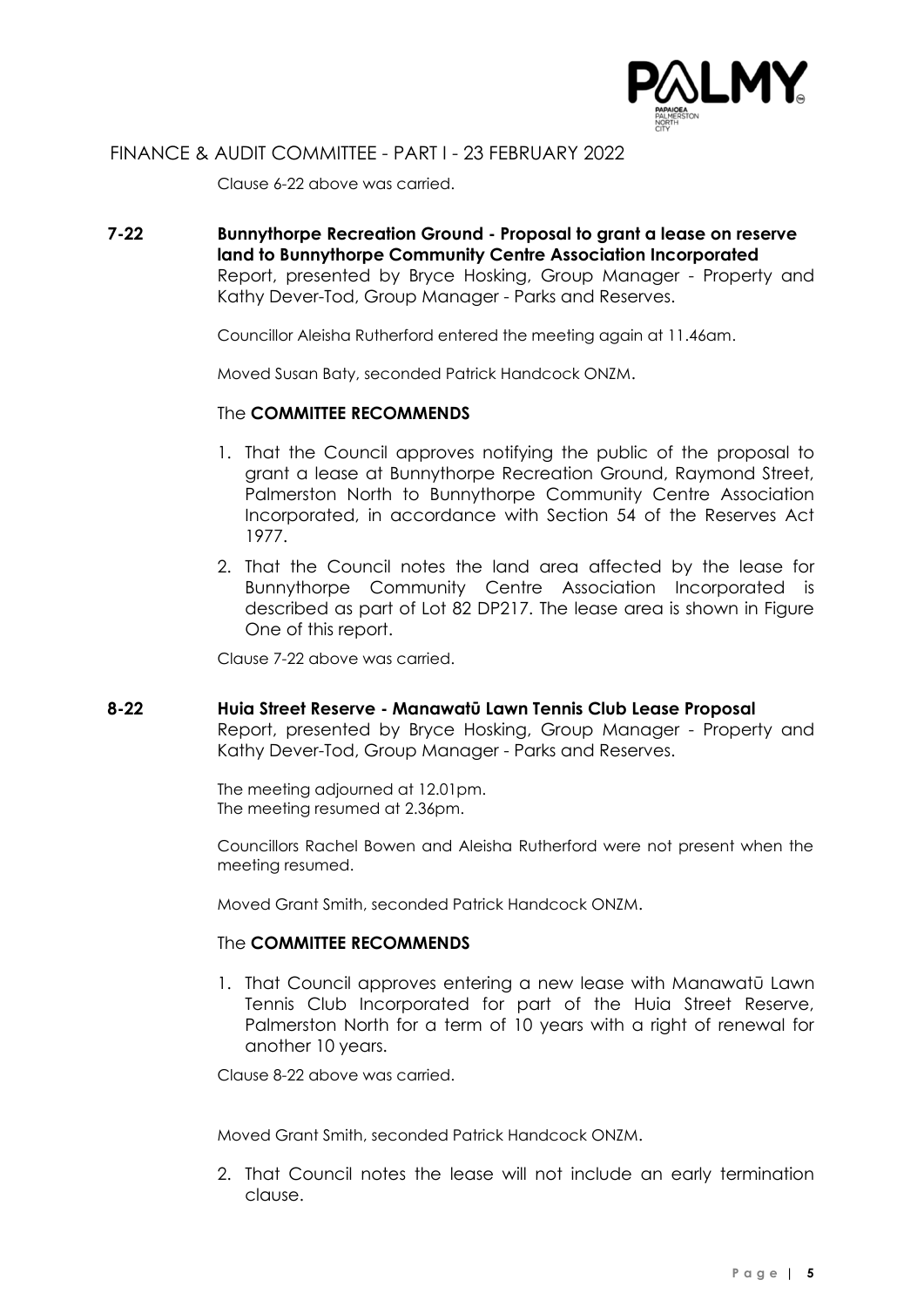

Clause 8-22 above was carried 12 votes to 3, the voting being as follows:

**For:**

The Mayor (Grant Smith) and Councillors Susan Baty, Zulfiqar Butt, Vaughan Dennison, Lew Findlay QSM, Patrick Handcock ONZM, Leonie Hapeta, Lorna Johnson, Billy Meehan, Orphée Mickalad, Bruno Petrenas and Stephen Armstrong.

#### **Against:**

Councillors Brent Barrett, Renee Dingwall and Karen Naylor.

# **9-22 Victoria Esplanade Café Lease Negotiation Update**

Memorandum, presented by Bryce Hosking, Group Manager - Property.

Moved Susan Baty, seconded Karen Naylor.

## The **COMMITTEE RESOLVED**

1. That the Committee receive the report titled 'Victoria Esplanade Café Lease Negotiation Update', presented to the Finance and Audit Committee on 23 February 2022.

Clause 9-22 above was carried.

#### **10-22 Health, Safety and Wellbeing Report - October to December 2021**

Memorandum, presented by Alan Downes, Safety and Health Manager and Wayne Wilson, People Operations Manager.

Mr Downes noted the following errors in the report:

- In the Wellness Indicator Graph on page 121, *Vitae – Pastoral contacts and other contacts* should read **96** (the combined quarterly figure) (not 658 which is the YTD figure).
- In the Dashboard Report, there were duplicate entries:
	- o On page 2 under Near Miss Incidents, item 6 is a duplicate.
	- o On page 3 under Critical Incidents Work Environment item 1 is a duplicate.

Councillor Billy Meehan left the meeting at 3.01pm.

Moved Susan Baty, seconded Patrick Handcock ONZM.

# The **COMMITTEE RESOLVED**

1. That the Committee receive the memorandum titled 'Health, Safety and Wellbeing Report – October to December 2021' presented to the Finance and Audit committee on 23 February 2022.

Clause 10-22 above was carried.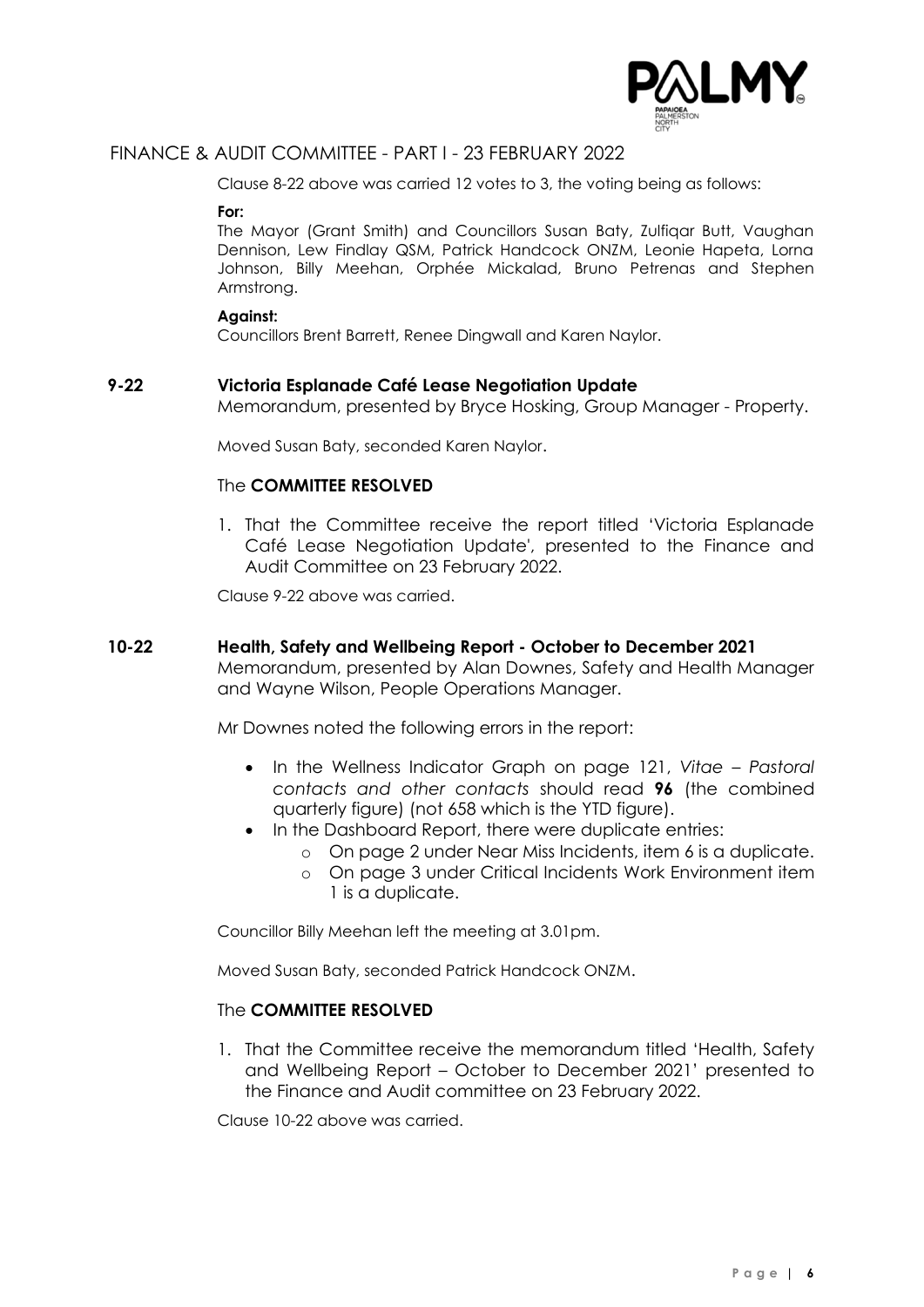

## **11-22 Assurance Review of CET Arena Redevelopment Project**

Memorandum, presented by Masooma Akhter, Business Assurance Manager and Bryce Hosking, Property Manager.

Councillor Rachel Bowen entered the meeting again at 3.34 pm.

Moved Karen Naylor, seconded Susan Baty.

#### The **COMMITTEE RESOLVED**

1. That the Committee receive the memorandum titled 'Assurance Review of CET Arena Redevelopment Project' and its attachment, presented to the Finance & Audit Committee on 23 February 2022.

Clause 11-22 above was carried.

#### **12-22 Committee Work Schedule**

With respect to the Business Assurance Plan, it was noted that there was a material overlap in the scope of the asset renewal audit and the asset management maturity assessment. It was suggested that it was therefore more beneficial to merge these and do these at the time allocated for the asset maturity assessment review. This created capacity in this quarter and next to bring a couple of reviews forward.

Moved Susan Baty, seconded Karen Naylor.

#### The **COMMITTEE RESOLVED**

- 1. That the Finance & Audit Committee receive its Work Schedule dated February 2022.
- 2. That the following changes in the Business Assurance Plan be reflected in the Finance & Audit Committee Work Schedule:
	- The Review of Property Asset Renewals be removed;
	- The Financial Delegation of Authority Policy Review be reported to Finance & Audit Committee in May 2022;
	- The Sustainable Practices Review be reported to Finance & Audit Committee in August 2022.

Clause 12-22 above was carried.

#### **13-22 Business Assurance 6 Monthly Accountability Report**

Memorandum, presented by Masooma Akhter, Business Assurance Manager.

Moved Susan Baty, seconded Karen Naylor.

#### The **COMMITTEE RESOLVED**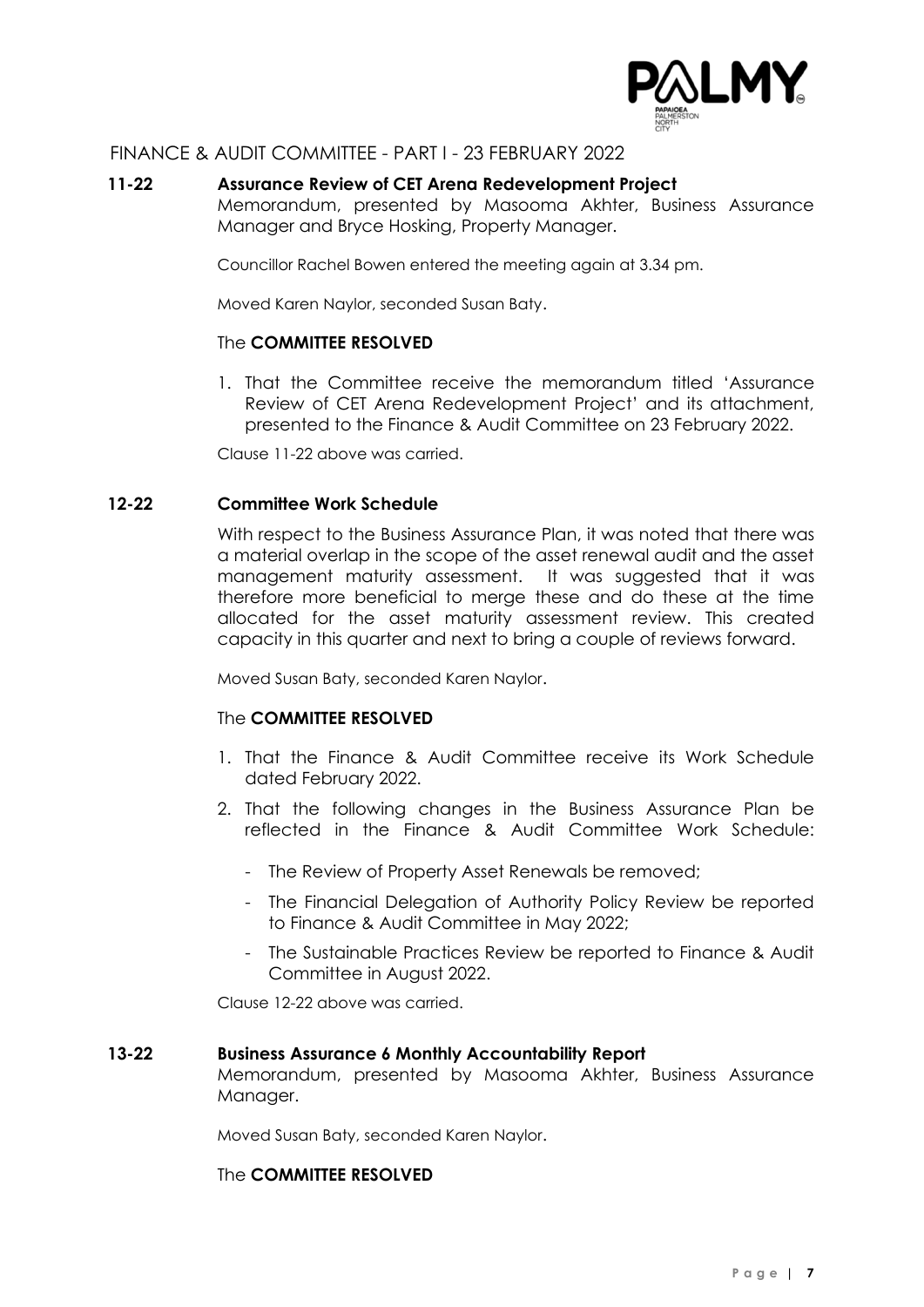

1. That the Committee receive the report titled 'Business Assurance 6 Monthly Accountability Report', presented to the Finance & Audit Committee on 23 February 2022.

Clause 13-22 above was carried.

# **EXCLUSION OF PUBLIC**

# **14-22 Recommendation to Exclude Public**

Moved Susan Baty, seconded Karen Naylor.

# The **COMMITTEE RESOLVED**

1. "That the public be excluded from the following parts of the proceedings of this meeting listed in the table below.

The general subject of each matter to be considered while the public is excluded, the reason for passing this resolution in relation to each matter, and the specific grounds under Section 48(1) of the Local Government Official Information and Meetings Act 1987 for the passing of this resolution are as follows:

| <b>General subject of each</b><br>matter to be considered |                                                                                  | <b>Reason for passing</b><br>this resolution in<br>relation to each<br>matter | Ground(s) under<br>Section 48(1) for<br>passing this resolution |
|-----------------------------------------------------------|----------------------------------------------------------------------------------|-------------------------------------------------------------------------------|-----------------------------------------------------------------|
| 17.                                                       | Business Assurance 6<br>Monthly Accountability<br>Report - Confidential<br>Items | <b>Third Party</b><br>Commercial,<br>Health Safety and<br>Gain Advantage      | s7(2)(b)(ii), s7(2)(d)<br>and $s7(2)$ (j)                       |
| 18.                                                       | Tender Award -<br>Contract 4083 - City<br>Wide Tree<br>Maintenance, Area<br>Two  | <b>Third Party</b><br>Commercial                                              | $s7(2)$ (b)(ii)                                                 |

This resolution is made in reliance on Section 48(1)(a) of the Local Government Official Information and Meetings Act 1987 and the particular interest or interests protected by Section 6 or Section 7 of that Act which would be prejudiced by the holding of the whole or the relevant part of the proceedings of the meeting in public as stated in the above table.

Clause 14-22 above was carried.

The public part of the meeting finished at 3.56pm.